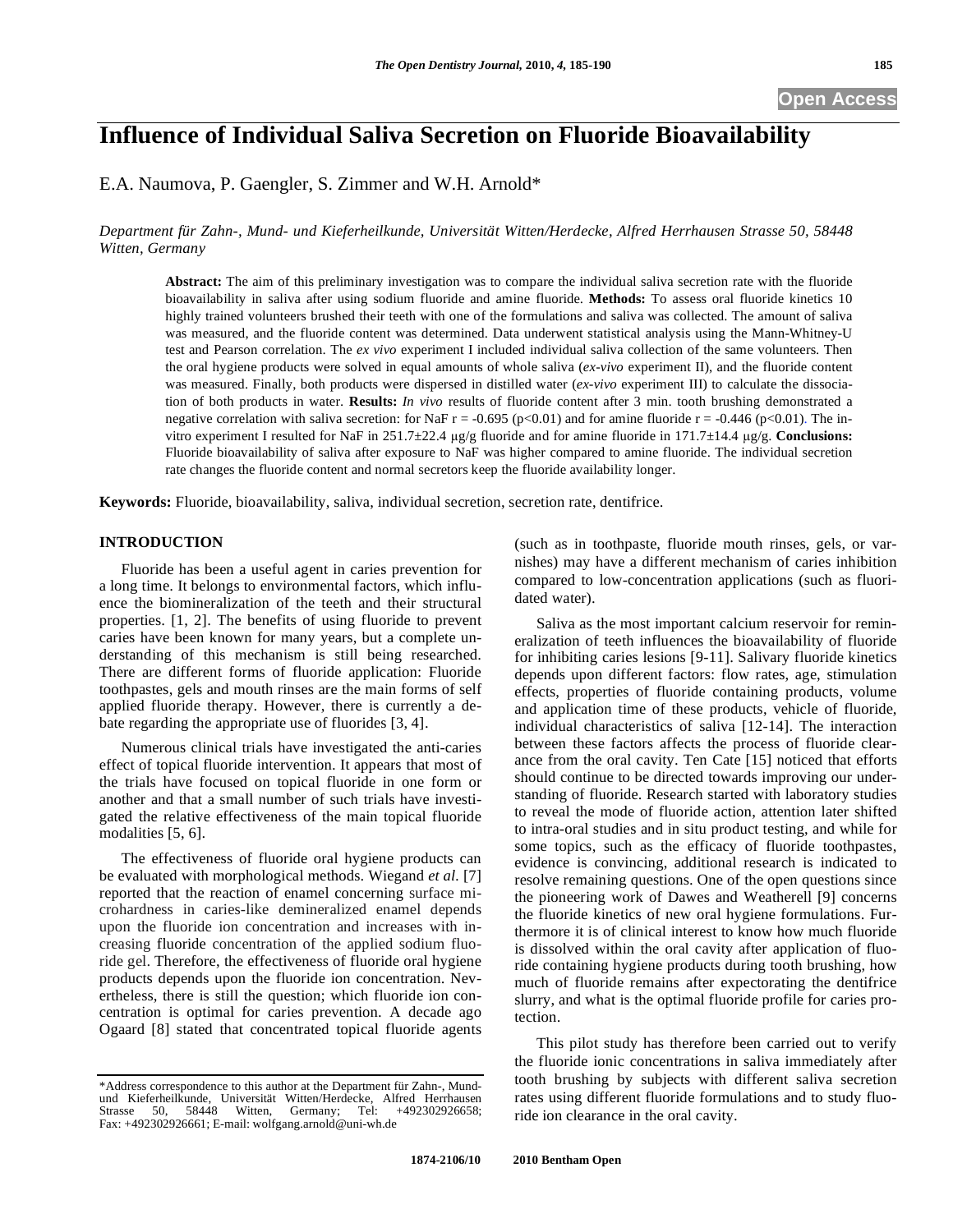#### **MATERIALS & METHODS**

#### **Subjects**

Ten healthy test subjects, 6 normal saliva secretors and 4 fast secretors, participated in this crossover study (8 male and 2 female subjects, 24 - 65 years of age). They consented after verbal and written information on the aim and performance of the investigation and also received written instructions and a schedule. Participants were further asked to avoid fluoride – rich food products such as tea, fish and specified mineral water during the period but had no restriction concerning drinking water. All test subjects were residents in the area with  $\approx 2$  µmol/l fluoride in the drinking water and normally used fluoride containing dentifrices twice daily. The participants had good oral health. The study protocol was approved by the Ethical Committee of the University of Witten/Herdecke, Germany (permission 21/2008).

## **Fluoride Products**

Oral hygiene tablets DENTTABS<sup>®</sup> (proDentum Dentaltechnik GmbH, Berlin, Germany) contain 1450 µg/g fluoride from NaF The other ingredients according to the International Nomenclature of Cosmetic Ingredients (INCI) are microcrystalline hydroxyethyl cellulose, hydrated silica, sodium hydrogen carbonate, sodium lauryl sulphate, ascorbic acid, magnesium stearate, aspartame and mint flavor.

The dentifrice ELMEX ® (Gaba, Lörrach, Germany) contains  $1400 \mu g/g$  fluoride from amine fluoride. According to INCI the other ingredients are water, hydrated silica, hydroxyethyl cellulose, sorbitol and saccharine, peppermint oil, menthol, anethole, spearmint oil, limonene and titanium dioxide adjusted to pH 4.6.

### **Study Design**

*In-vivo experiment:* All experiments were carried out in the morning between 8 a.m. and 10 a.m. For baseline determination of fluoride saliva was collected from all test persons for 5 minutes by spitting into a plastic tube. The amount of saliva collected was weighed and the secretion rate determined and expressed as g/min. As there is a high individual variability in salivary secretion rate [16, 17] the test persons were characterized as normal  $(0.3 - 0.6 \text{ g/min.})$  and fast secretors  $(> 0.6 \text{ g/min.})$  according to the individual secretion rate. After baseline sample collection (T0), the test persons brushed their teeth with the assigned fluoride formulation for 3 min. under supervision of a dentist. For amine fluoride 1g dentifrice was used, for NaF one tablet. The tablet had to be chewed before tooth brushing. Saliva samples (T1) were taken immediately after tooth brushing. All subjects repeated the two study arms five times, thus 10 samples were obtained per test person. The five cycles per subject for both fluoride formulations underwent statistical analysis. The wash-out period in-between each cycle was min. 3 days. During the wash out period the subjects used their personal oral hygiene procedure but brushed their teeth with non fluoridated dentifrice. The data of each visit of every test person were pooled and resulted in  $n = 20$  for the fast secretors and  $n = 30$  for normal secretors for each time interval measurement.

*In-vitro experiment I:* For determination of how much fluoride in 1 g dentifrice and 1 tablet was dissolved in saliva during 3 min. tooth brushing saliva samples from the same test person were taken 5 hours after tooth brushing by spitting into a plastic tube for 3 min. According to earlier data the fluoride content of these samples was back to baseline [18]. The weight of the saliva samples of normal secretors and fast secretors was identical to the weight of sample T1 (immediately after brushing) from the same test person.1 g dentifrice containing amine fluoride and 1 tablet containing NaF were dissolved in the saliva samples of every subject. All subjects repeated the two study arms for both fluoride formulations five times, and the data underwent statistical analysis.

*In-vitro experiment II:* The amount of fluoride dissolved in a standard amount of 5 g saliva was determined for both types of secretors. Saliva samples from the same test persons were taken 5 hours after tooth brushing. The weight of the saliva samples was in contrast to the in-vitro experiment I 5 g. 1 g dentifrice with amine fluoride and 1 tablet with NaF were dissolved in the saliva samples of each subject. All subjects repeated the two study arms for both fluoride formulations five times, and the data underwent statistical analysis. This experiment was performed in order to determine whether the fluoride bioavailability depends upon other factors of saliva than the salivary flow rate.

*In-vitro experiment III***:** 1 g dentifrice with amine fluoride and 1 tablet with NaF were dispersed in 5 and then in 10 ml distilled water. The measurements for both fluoride formulations and for 2 concentrations (with 5 and 10 ml water) respectively were 10 times repeated. This experiment was performed to compare the solubility of amine fluoride and NaF in saliva and water. The data underwent statistical analysis.

#### **Fluoride Determination**

After collection of whole saliva and weighting, the samples were centrifuged (B Centrifuge, Beckman Coulter GmbH, Krefeld, Germany) for 10 min at.6000 rpm in microcentrifuge tubes. An aliquot of 1 ml was taken and mixed with 1 ml of a TISAB II buffer solution (Thermo Electron, Beverly, MA, USA). For fluoride ion distribution during the measurement a magnetic stick stirrer (size 2x5 mm) was used. The salivary fluoride content was analyzed using a fluoride-sensitive electrode (96- 09 Orion, Thermo Electron, Beverly, MA, USA).

For the measurement of the fluoride content the following analytical techniques were used: direct calibration and incremental techniques (the method of known addition for low ionic strength samples with a fluoride concentration less than  $0.38 \text{ µg/g}$ ).

Direct calibration was performed in a series of prepared standards of 0.4, 4.0, 40 and 400  $\mu$ g/g fluoride.

#### **STATISTICAL METHODS**

The obtained data were processed with the Statistical Package for Social Sciences (SPSS 15.0, Chicago, III., USA). As there was no normal distribution of the data the post-brushing values were compared with baseline levels using the non parametric Mann- Whitney- U test. Correlations were assessed with the Pearson correlation coefficient.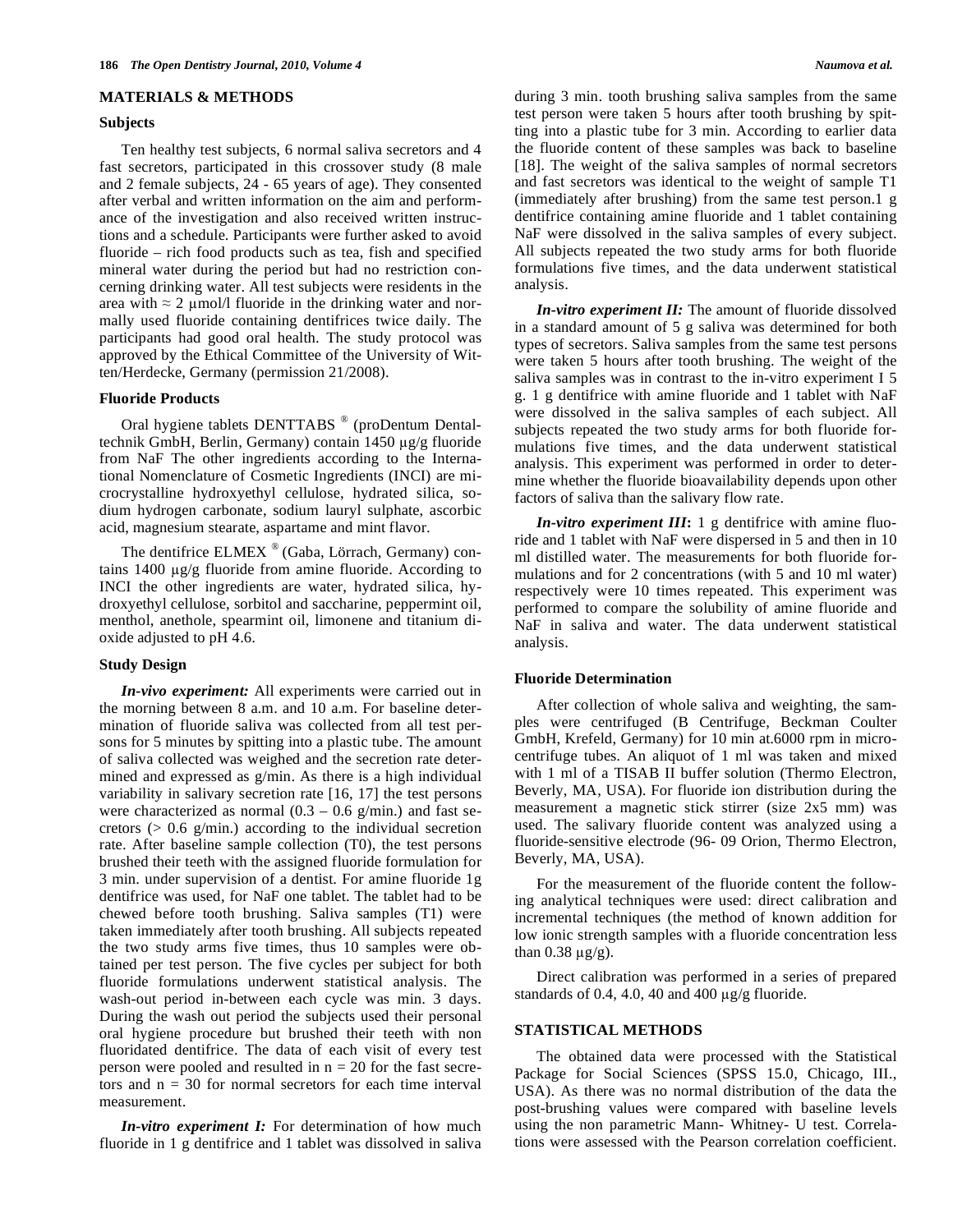

### Fluoride content and secretion rate after using NaF

**Fig. (1a).** Fluoride content in saliva after 3 min. brushing of teeth wit NaF. There is a clear negative correlation between amount of saliva and fluoride content.



# Fluoride content and secretion rate after using amine fluoride

**Fig. (1b).** Fluoride content in saliva after 3 min. brushing of teeth with amine fluoride. There is also a negative correlation between the amount of saliva and fluoride content. However, the correlation is weaker.

The level of significance was determined at  $p<0.05$  and p<0.01.

**RESULTS** 

**Salivary Flow Rate** 

# *In-Vivo* **Experiment**

In these experiments the ratio of expectorated fluoride to the remaining fluoride content in the oral cavity was determined with regard to the salivary flow rate.

The individual saliva secretion rate for the test persons was different, and the subjects were characterized as 6 normal secretors (mean secretion rate of unstimulated saliva  $0.48 \pm 0.16$  g/min.), and 4 fast secretors (mean secretion rate of unstimulated saliva  $0.73 \pm 0.22$  g/min).

The mean baseline value for fluoride concentration in whole saliva of all 10 subjects was  $0.32 \pm 0.19$  µg/g with a range from  $0.002$  to  $1.06 \mu g/g$  (baseline).

Fluoride content in the dentifrice/tablet slurry (saliva sample TI - expectorated immediately after tooth brushing) is presented in Fig. (**1**) for both, the fast secretors and the normal secretors, respectively. Immediately after tooth brushing a statistically significant increase was seen for both NaF and amine fluoride  $(p<0.05)$  but the increase was higher for NaF. Fluoride concentration in saliva ranged from 52.5 to 266  $\mu$ g/g (T1). Those with higher salivary flow rates tended to have saliva with a lower fluorde ion content. There was a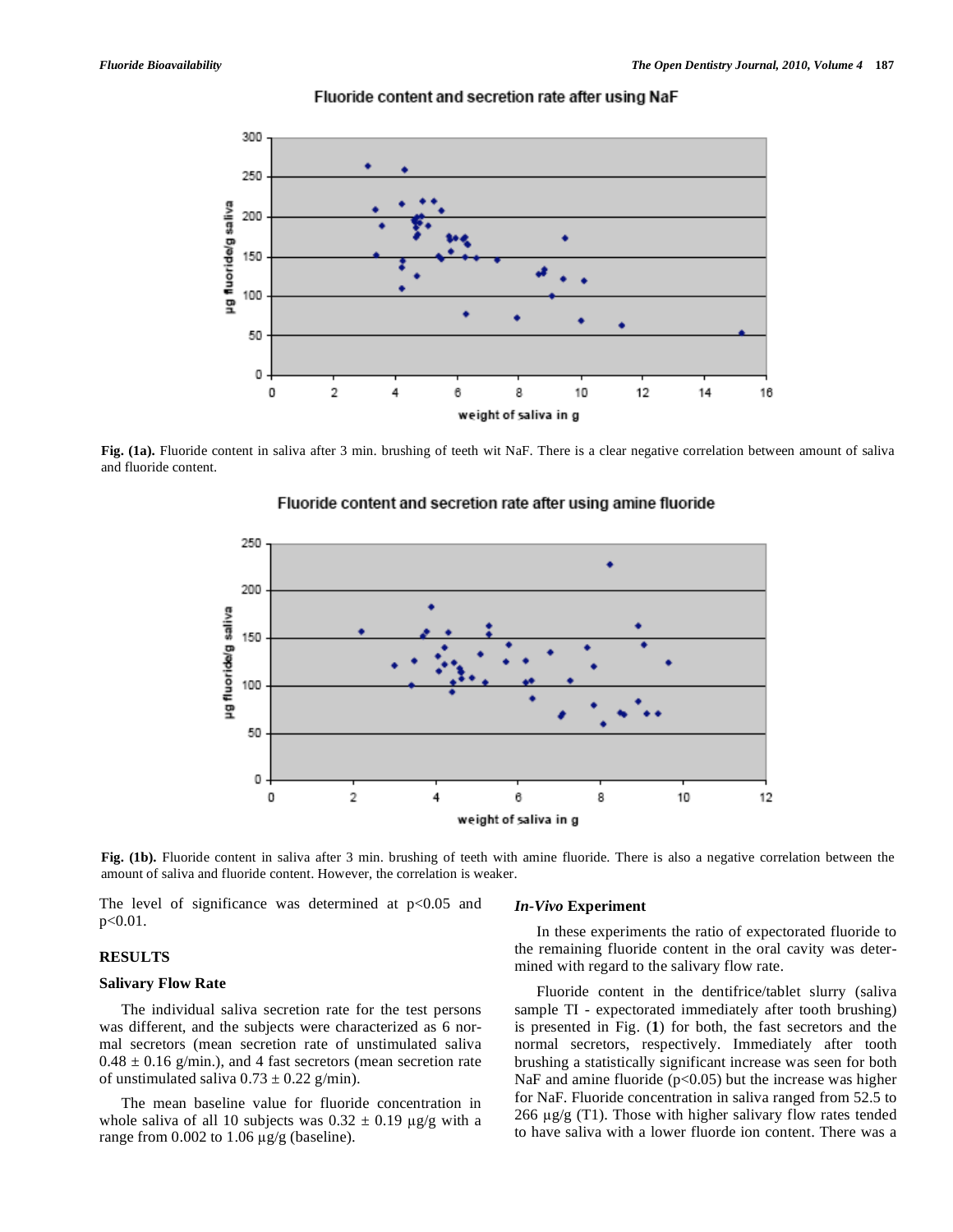#### **Table 1. Saliva Fluoride Bioavailability in Relation to Saliva Secretion Rate Immediately after Tooth Brushing with NaF and Amine Fluoride (***in – vivo* **Experiment)**

|                                      | <b>NaF</b>                     |                                    | <b>Amine Fluoride</b>          |                                  |
|--------------------------------------|--------------------------------|------------------------------------|--------------------------------|----------------------------------|
| Saliva secretion rate<br>(g/min)     | Mean $\pm SD$<br>$(\mu g/g F)$ | Median; min/max<br>$(\mu g/g \ F)$ | Mean $\pm SD$<br>$(\mu g/g F)$ | Median; min/max<br>$(\mu g/g F)$ |
| Normal secretion<br>$0.48 \pm 0.16$  | $183.4 \pm 35.9$               | 182;109/266                        | $130.9 \pm 29.6$               | 125;77.6/233                     |
| Fast<br>secretion<br>$0.73 \pm 0.22$ | $128.1 \pm 38.9$               | 131.5; 52.5/188                    | $103.7 + 32.4$                 | 105; 59.4/164                    |

The difference between the normal and fast secretors was significant at the p<0.05 level.

#### **Table 2. Saliva Fluoride Bioavailability in Normal and Fast Secretors for NaF and Amine Fluoride (in-vitro Experiment I)**

|                                      | <b>NaF</b>                  |                                  | <b>Amine Fluoride</b>          |                                  |
|--------------------------------------|-----------------------------|----------------------------------|--------------------------------|----------------------------------|
| Saliva secretion rate<br>(g/min)     | Mean $+SD$<br>$(\mu g/g F)$ | Median; min/max<br>$(\mu g/g F)$ | Mean $\pm SD$<br>$(\mu g/g F)$ | Median; min/max<br>$(\mu g/g F)$ |
| Normal secretion<br>$0.48 \pm 0.16$  | $251.7 \pm 22.4$            | 253.5; 200/296                   | $171.6 \pm 14.5$               | 174:125/196                      |
| Fast<br>secretion<br>$0.73 \pm 0.22$ | $203.7 + 18.7$              | 201; 175/243                     | $153.3 + 13.4$                 | 151;134/183                      |

The difference between the normal and fast secretors was significant at the p<0.05 level.

negative correlation of the salivary flow rate with the F content at T1 for NaF  $(r = -0.71; p<0.01)$  and negative, but weaker correlation for amine fluoride ( $r = -0.318$ ; p<0.029).

The mean expectoration rate of dentifrice/tablet slurry and saliva immediately after tooth brushing was 2.07 g/min ranging from 1.04 to 5.07 g/min in the study arm with NaF and 1.99 g/min ranging from 0.73 to 4.12 g/min in the study arm with amine fluoride.

Salivary Fbioavailability (T1) after 3 min. tooth brushing was significantly higher in normal secretors than in fast secretors for both products (Table **1**).

#### *In-vitro* **Experiment I**

In in-vitro experiment I it was determined how much fluoride in 1 g dentifrice and 1 tablet was dissolved in saliva during 3 min. tooth brushing by test persons with different saliva secretion. Saliva fluoride concentration for amine fluoride and NaF in dependence from salivary secretion rate is presented in Table **2**. The mean values showed that the fluoride concentration in whole saliva collected 5 h after tooth brushing with *ex -vivo* added fluoride formulations are statistically significantly higher and also statistically different for both amine fluoride and NaF. The higher fluoride content *in -vivo* (Table **2**) for NaF was reproduced *ex -vivo* in the individual amount of personal secretion rate, and normal secretors kept more fluoride in saliva.

# *In-vitro* **Experiment II**

The fluoride content from the *in-vitro* experiment II (with the standard of 5 g individual saliva) for NaF was  $237.1 \pm$  30.7  $\mu$ g/g and for amine fluoride was 165.7  $\pm$  16.4  $\mu$ g/g. No statistical differences were found for both types of saliva secretors.

#### *In-vitro* **Experiment III**

Mean fluoride concentration for amine fluoride in 5 ml water was 184.8  $\mu$ g/g and in10 ml water 110.7  $\mu$ g/g. Fluoride concentration for NaF in 5 ml water was  $254.6 \text{ µg/g}$  and in 10 ml water 137.5  $\mu$ g/g. Comparing these data with the results of in-vitro experiments I and II shows that the dissociation in water and saliva are very similar, but not identical. NaF exhibited again higher fluoride values ( $p < 0.01$ ).

#### **DISCUSSION**

The use of topically applied fluorides has increased over recent decades and fluoride containing toothpastes (dentifrices), mouth rinses, gels and varnishes are the modalities most widely used at present, either alone or in different combinations. By definition, the term 'topically applied fluoride' describes those delivery systems which provide fluoride to exposed surfaces of the dentition, at elevated concentrations, for a local protective effect and are therefore not intended for ingestion. Various modes of fluoride use have evolved, each with its own recommended concentration, frequency of use, and dosage schedule [5, 6].

Two decades ago Oliveby *et al.* [19] demonstrated that the fluoride excretion in human whole saliva is, unlike that of most others electrolytes, independent of flow rate. On the other hand it is also well known that the salivary fluoride clearance after topical application is highly site-specific and may have implications for the site-specifity of caries pro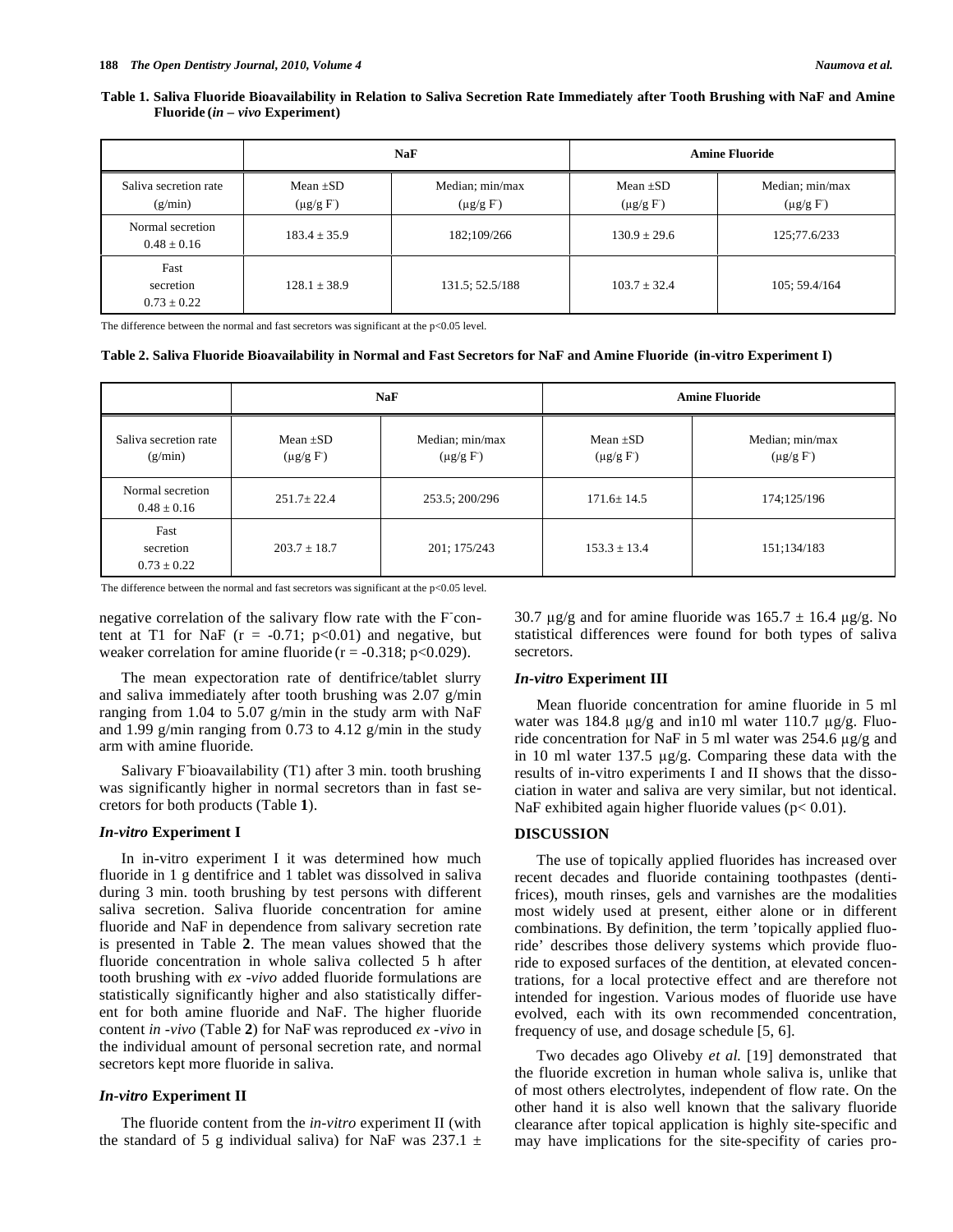gression [9]. Fluoride clearance is also dependent upon the fluoride concentration in the applied oral hygiene product [20].

Finally, Sjögren *et al.* [14] demonstrated a very slow fluoride clearance in dry mouth patients with considerably elevated fluoride concentrations in saliva. More recently it was shown that elevated fluoride products enhance remineralization of advanced enamel lesions [4] or may prevent the progression of incipient lesions [21].

Based on this knowledge the present pilot study was aimed at the evaluation of fluoride bioavailability in saliva in normal secretors and fast secretors following the use of different fluoride formulations: Sodium fluoride and amine fluoride as tablets, dissolved exclusively in saliva (NaF), and as dentifrice used as foam- saliva mixture (amine fluoride). Both secretor types were well discriminated over the whole experimental period. Although the basic salivary fluoride content varied considerably, the normal secretors exhibited a higher fluoride concentration in saliva / tablet slurry or saliva/ dentifrice foam than the fast secretors. The minimal flow rate was directly correlated to the highest fluoride concentration, and vice versa the maximal flow rate showed the lowest fluoride concentration.

Dissolving the two products in-vitro in the same individual amount of collected saliva demonstrated again higher fluoride contents for normal secretors, but the concentration was elevated compared to the in –vivo data. The same elevation has also been seen when the different fluoride formulations were dispersed in standardized 5 ml saliva samples. In contrast to the complete dissolution of fluoride in individual amounts or standardised 5 ml saliva samples outside the oral cavity two factors are contributing to relatively lower fluoride concentration immediately after tooth brushing: stimulation of saliva secretion due to the pH of products and to the mechanical influence, different distribution of slurry / foam within the oral cavity and retention in niches; whereas deglutition and expectoration was strictly avoided by the test subjects. Therefore, deglutition and expectoration had no influence on the fluoride concentration.

Finally, the dissolution of NaF and amine fluoride in distilled water reproduced different fluoride concentrations like in saliva. Obviously, the complex composition of saliva does influence the fluoride dissociation.

In all four experimental approaches, during tooth brushing**,** dissolving the fluoride compounds in individual amounts or in 5 ml of collected saliva, and dissolving in distilled water, the flluoride concentration in the NaF arm of the study was significantly higher. Taking into account that the fluoride intake was nearly the same, means that the dissolution/dispersion of a dry product formulation in saliva during tooth brushing is contributing to an elevated bioavailability of fluoride.

Earlier results of a pH- cycling model demonstrated that the demineralization / remineralization balance, in particular remineralization, benefits from higher fluoride concentrations compared with traditional fluoride concentrations [22]. It could also bee shown, that a smaller volume at higher concentrations may increase the efficacy of fluoride [20]. This advantage of elevated fluoride products is well supported by

microhardness measurements of the effect of different concentrations of NaF gels [7] and by the convincing results of transverse microradiography combined with the measurements of calcium uptake and loss [4].

The bioavailability of fluoride immediately after tooth brushing with the two oral hygiene products is different between individuals; however, there is a clear significantly higher fluoride concentration in normal secretors. Comparing both formulations, a novel oral hygiene tablet with a traditional dentifrice, it has been shown that the dissociation of sodium fluoride from a dry formulation exclusively in saliva results in higher concentrations and, therefore, in elevated bioavailability. This preliminary study demonstrated a high variability of the fluoride content in saliva after tooth brushing with different fluoride formulations. Individual caries prophylaxis has to take into account both factors: salivary secretion and the type fluoride application.

#### **AUTHORS CONTRIBUTIONS**

EAN: carried out the experiments

PG: responsible for the study design and correction of manuscript

SZ: supervisor of the project and study design

WHA: statistical calculations and manuscript writing

#### **ACKNOWLEDGMENTS**

The authors would like to thank Mrs. Susanne Haussman for her technical assistance in the fluoride measurements.

#### **REFERENCES**

- [1] Robinson C. Self-oriented assembly of nano-apatite particles: a subunit mechanism for building biological mineral crystals*.* J Dent Res 2007; 86: p. 677-9.
- [2] Vieira A, Hancock R, Dumitriu M, Schwartz M, Limeback H, Grynpas M. How does fluoride affect dentin microhardness and mineralization? J Dent Res 2005; 84: p. 951-7.
- [3] Featherstone JD. Remineralization, the natural caries repair process:the need for new approaches*.* Adv Dent Res 2009; 21: p. 4-7.
- [4] ten Cate JM, Buijs MJ, Miller CC, Exterkate RA. Elevated fluoride products enhance remineralization of advanced enamel lesions*.* J Dent Res 2008; 87: p. 943-7.
- [5] Marinho VC, Higgins JP, Sheiham A, Logan S. Combinations of topical fluoride (toothpastes, mouthrinses, gels, varnishes) versus single topical fluoride for preventing dental caries in children and adolescents*.* Cochrane Database Syst Rev 2004: (1): CD002781.
- [6] Marinho VC, Higgins JP, Sheiham A, Logan S. One topical fluoride (toothpastes, or mouthrinses, or gels, or varnishes) versus another for preventing dental caries in children and adolescents*.* Cochrane Database Syst Rev 2004: (1): CD002780.
- [7] Wiegand A, Krieger C, Attin R, Hellwig E, Attin T. Fluoride uptake and resistance to further demineralization of demineralised enamel after application of differently concentrated acidulated sodium fluoride gels*.* Clin Oral Investig 2005; 9: 52-7.
- [8] Ogaard B. The cariostatic mechanism of fluoride*.* Compend Contin Educ Dent 1999; 20: 10-7.
- [9] Dawes C, Weatherell JA. Kinetics of fluoride in the oral fluids*.* J Dent Res 1990; 69 Spec No: 638-44; discussion 682-3.
- [10] Featherstone JD. The science and practice of caries prevention*.* J Am Dent Assoc 2000; 131: 887-99.
- [11] Margolis HC, Moreno EC, Physicochemical perspectives on the cariostatic mechanisms of systemic and topical fluorides*.* J Dent Res 1990; 69 Spec No: 606-13; discussion 634-6.
- [12] Newbrun E. Topical fluorides in caries prevention and management: a North American perspective*.* J Dent Educ 2001; 65: 1078- 83.